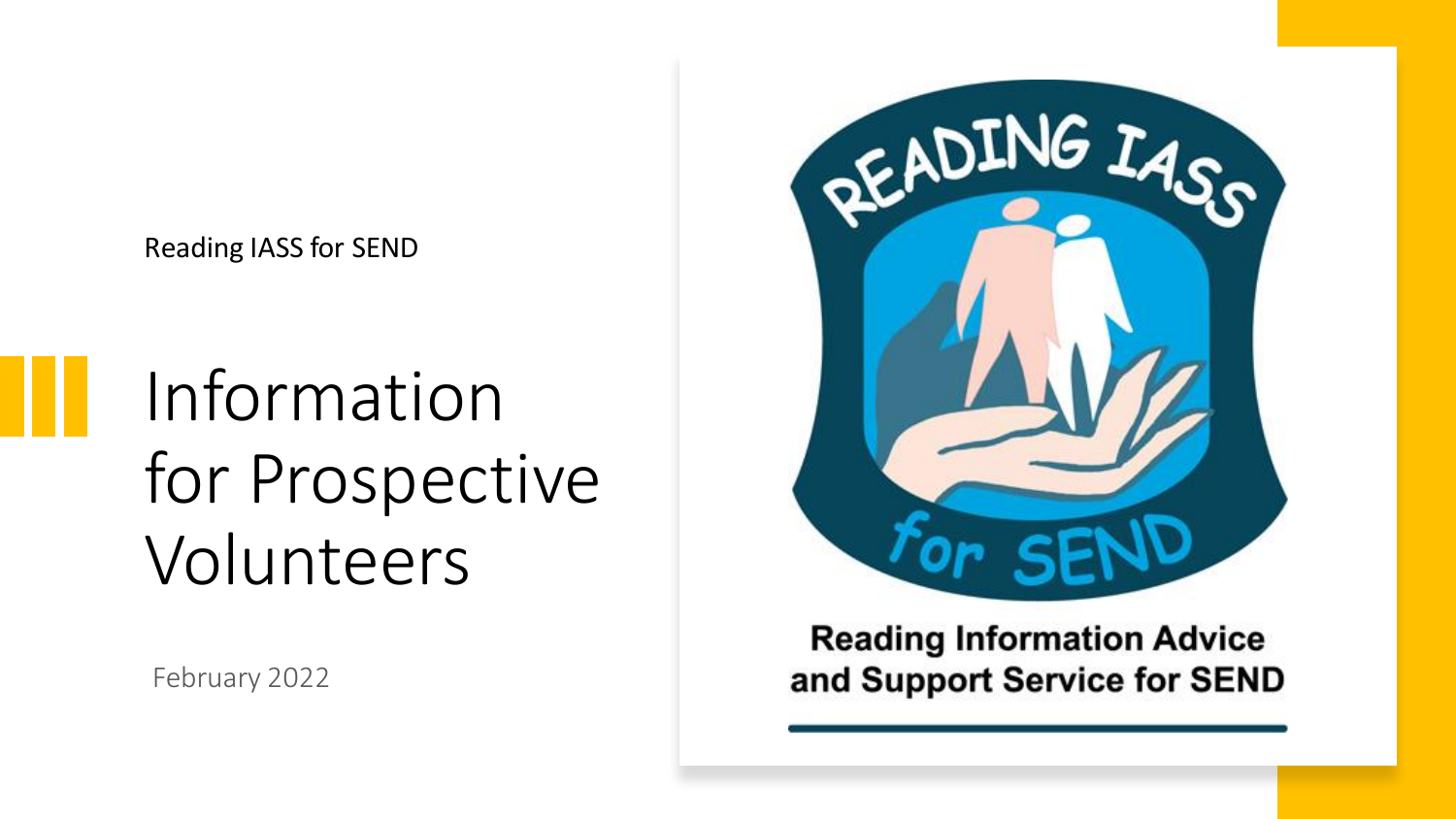#### About Reading IASS for SEND

- A statutory service offering information, advice and support to children, young people, parents and carers of children aged 0-25 with special educational needs or disability (SEND).
- Helps people to express their views
- Operates at arm's length from Brighter Futures for Children
- Provides support and advice that is free, impartial and confidential.

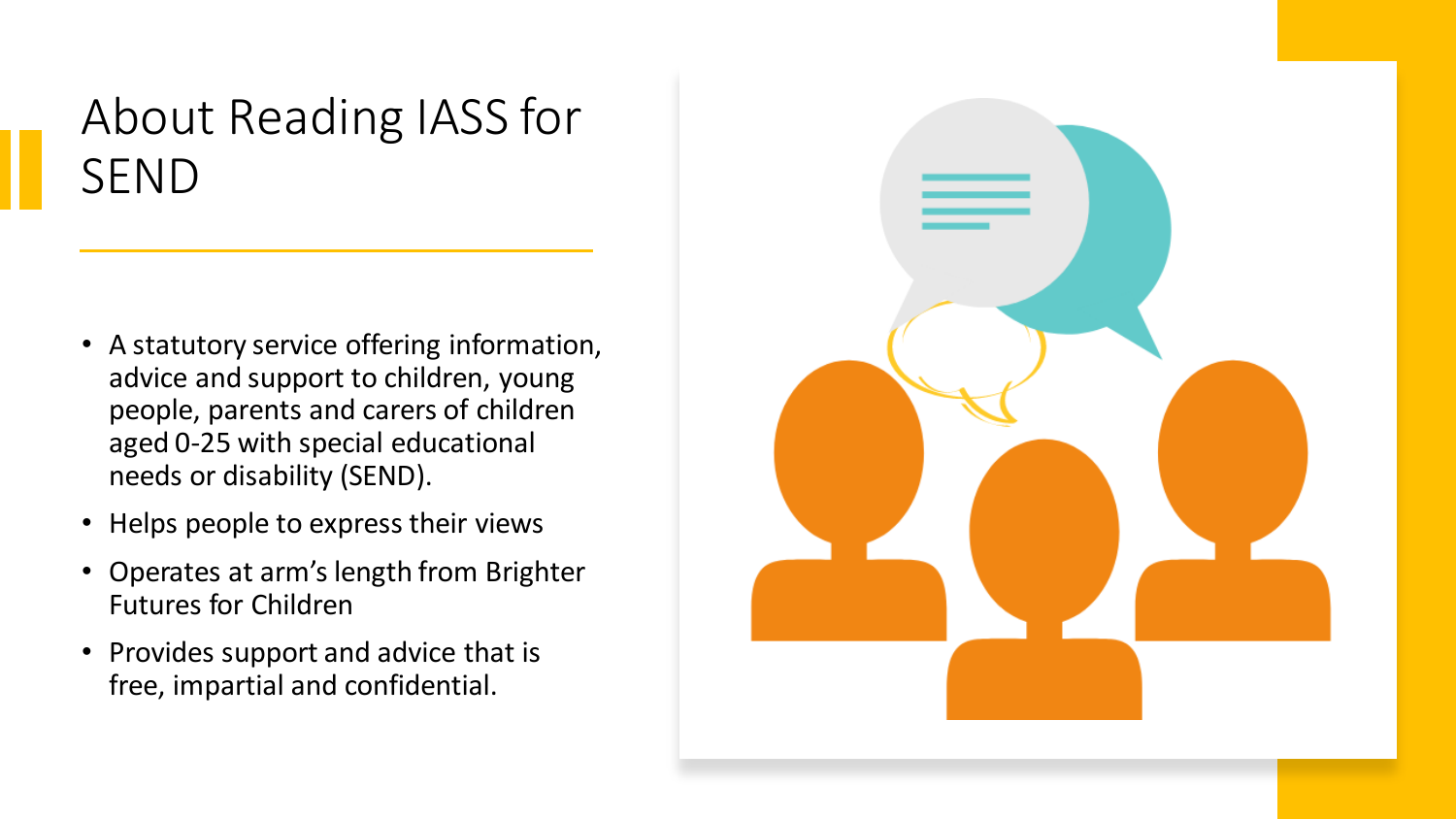## How we help

Education should be a partnership between parents and professionals, but sometimes the relationship can become less effective if

• a parent or carer is unhappy with the SEND provision their child is receiving

or

• does not understand the education system, legal framework or terminology surrounding SEND

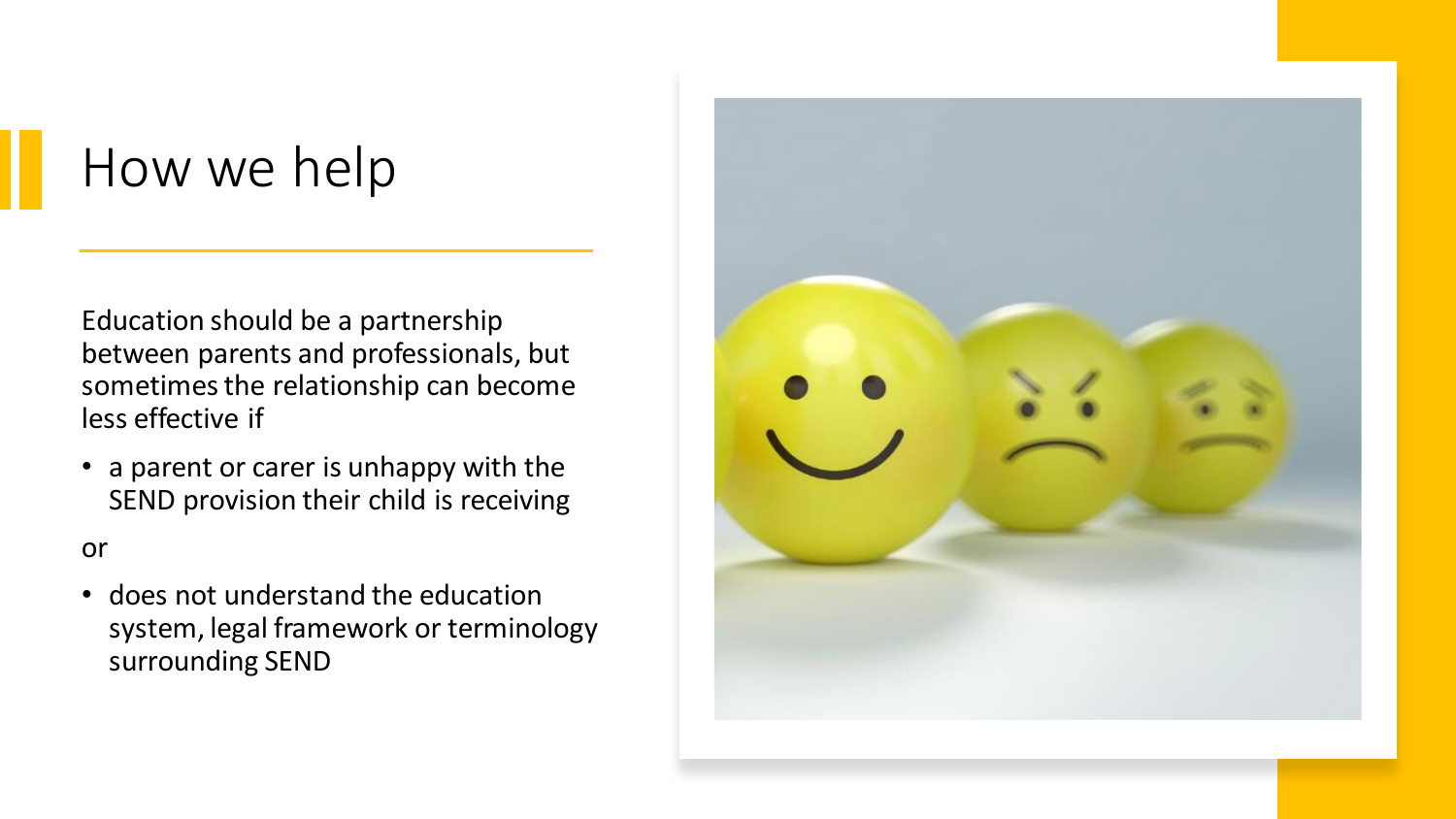# How you might help

- Reading IASS supports parents and carers in understanding and navigating the SEND system
- Volunteers have an important role to play in delivering aspects of this support.
- Volunteers may:
	- Support a parent in meetings
	- Help them express their views
	- Take time to talk to them

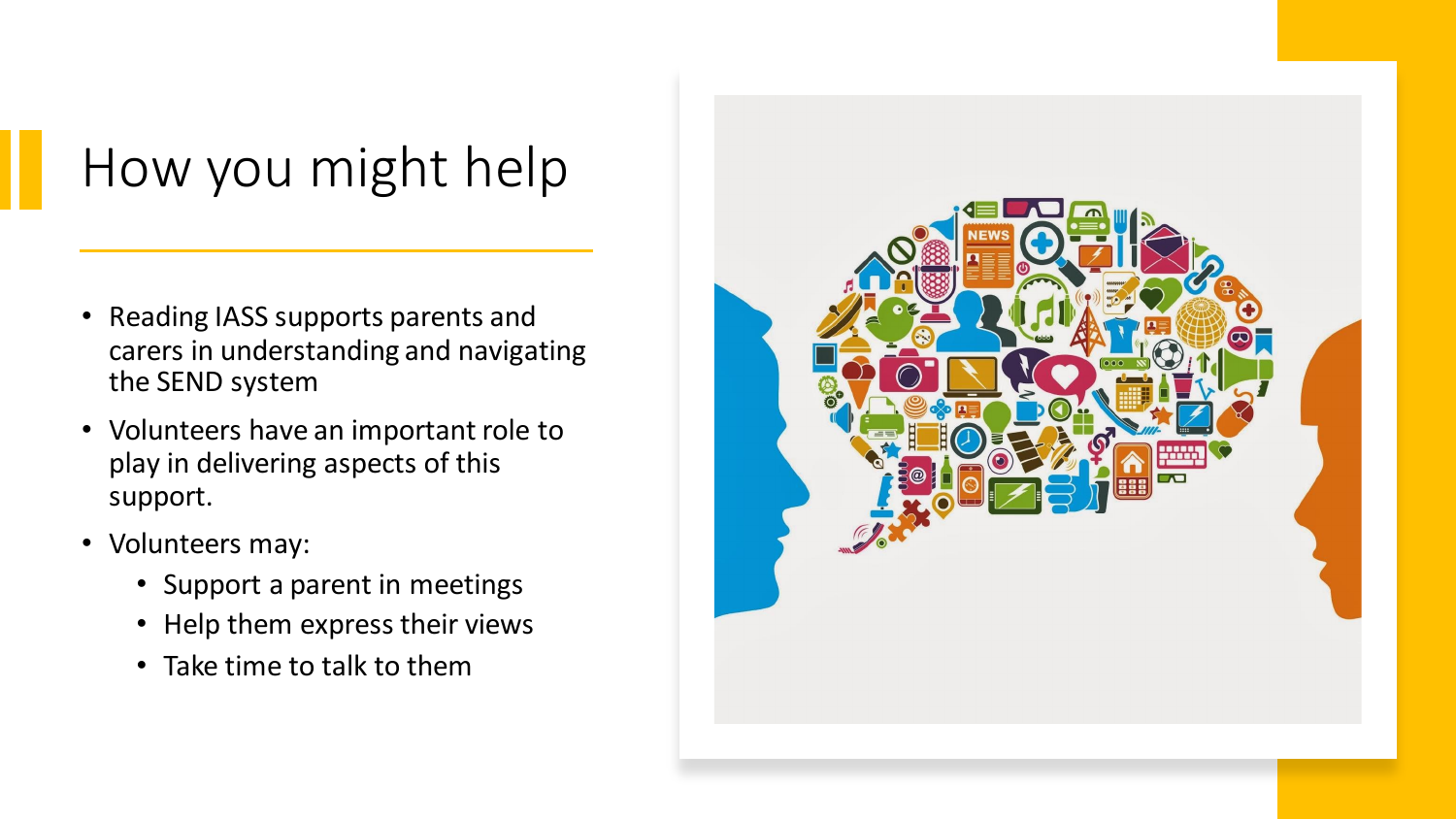## Recruitment

- Anyone interested in becoming a volunteer will complete an application form and be interviewed by the Volunteer Coordinator.
- Two references will be requested, and an enhanced DBS check will be made.

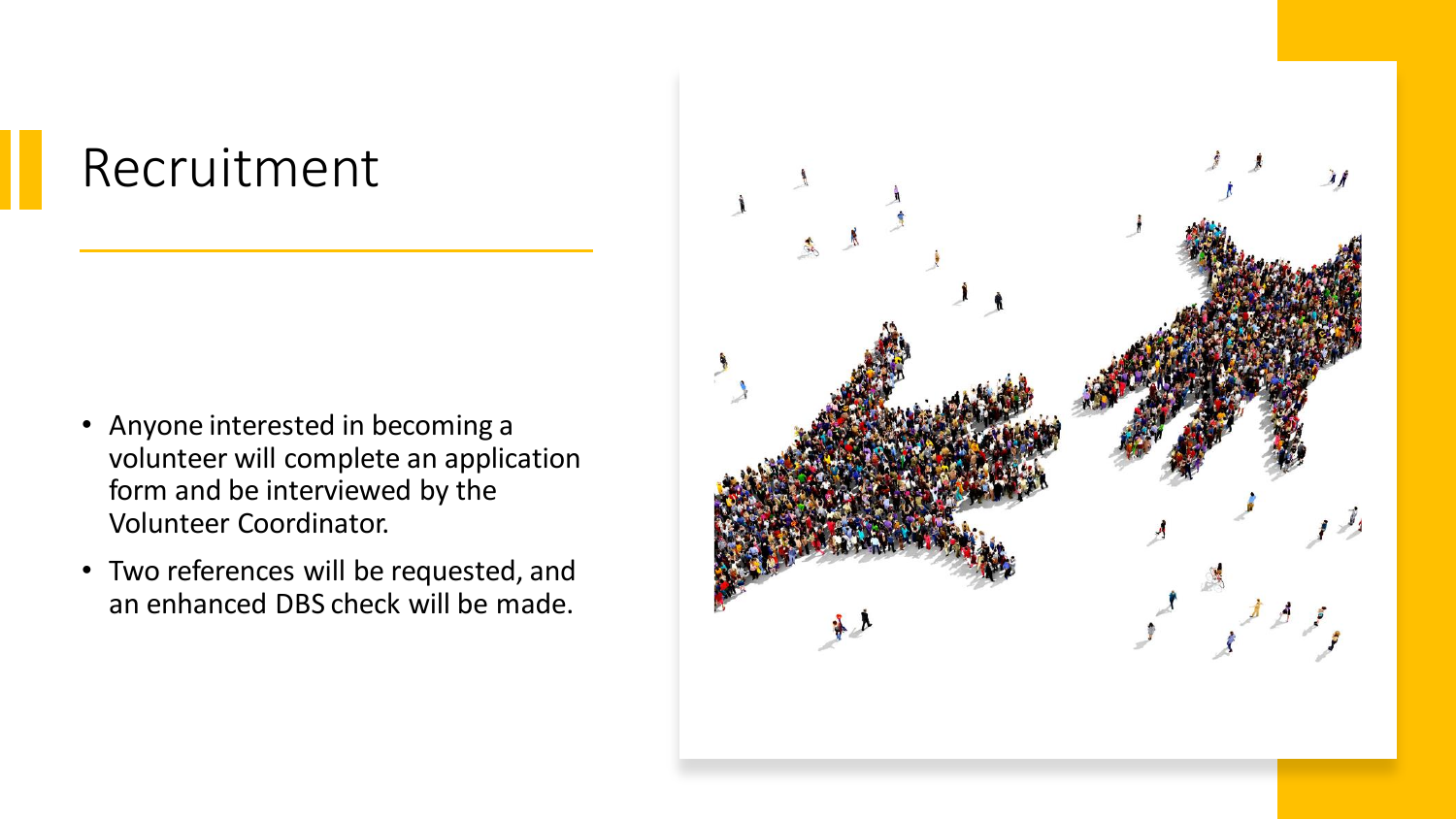# Training for the role

Reading IASS will provide free training to give volunteers the grounding, knowledge and skills needed to be effective.

Training will be flexible in terms of its delivery and will include:

- The role of the volunteer
- Information about the SEND Code of Practice
- Effective Communication
- Policies and procedures, including, for example, impartiality and confidentiality

Volunteer Supporters will also have the opportunity to undertake further online training in SEND law should they wish.

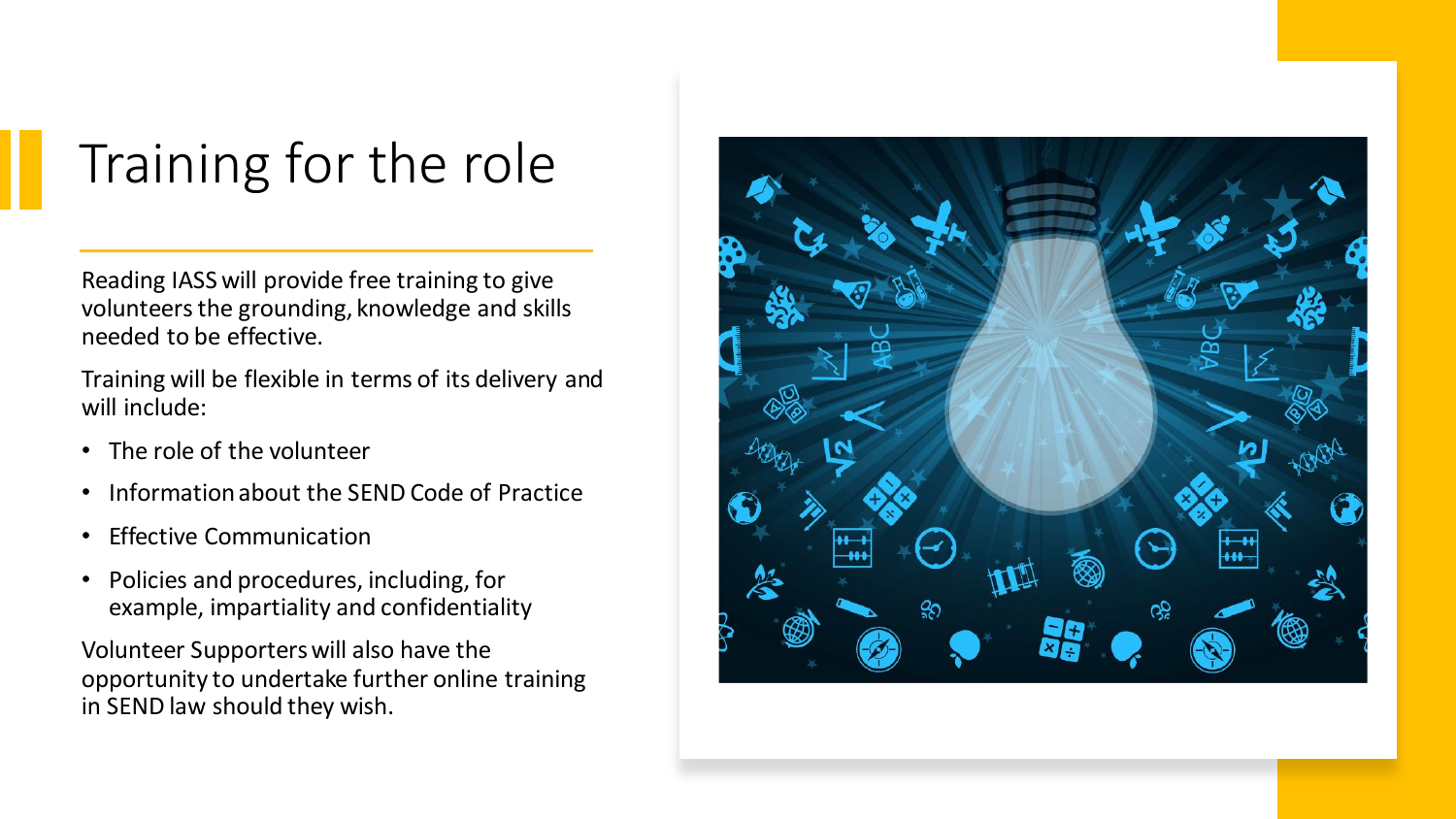### Support during training

- There will be opportunities throughout the training period for the coordinator and the volunteer to consider whether volunteering with Reading IASS for SEND is an appropriate role for the trainee.
- The Volunteer Coordinator will provide personal support and advice for volunteers, and if appropriate, individual tutorial sessions will be available.
- If appropriate, after training, the volunteer will have an opportunity to shadow a member of Reading IASS staff, or an experienced volunteer.

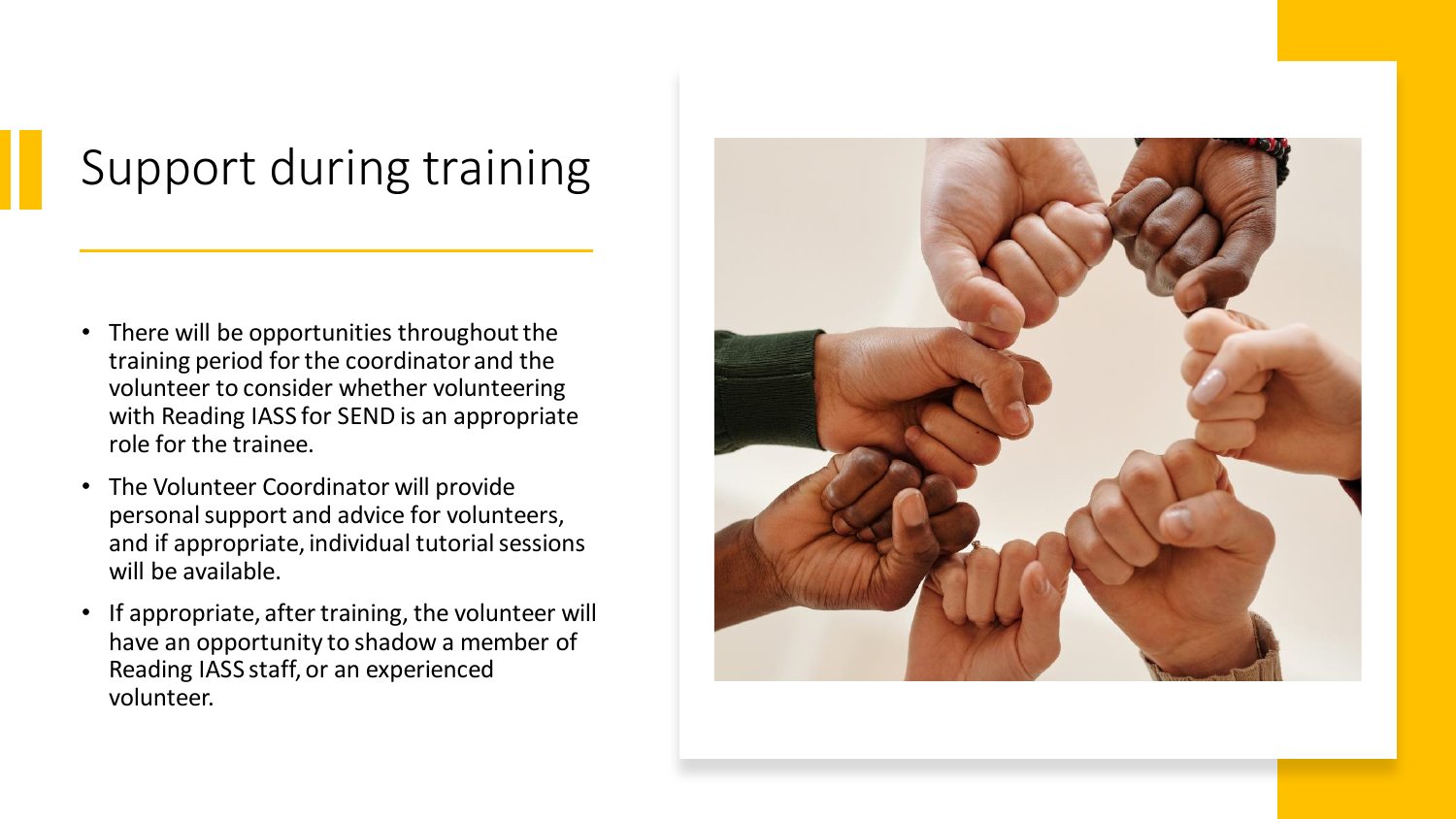### Time commitment

Reading IASS responds to the needs of parents/carers as they arise.

Volunteers will be asked to take on support work on an ad hoc basis.

Typically, we would ask for a time commitment of a few hours a month, but this would vary according to individuals.

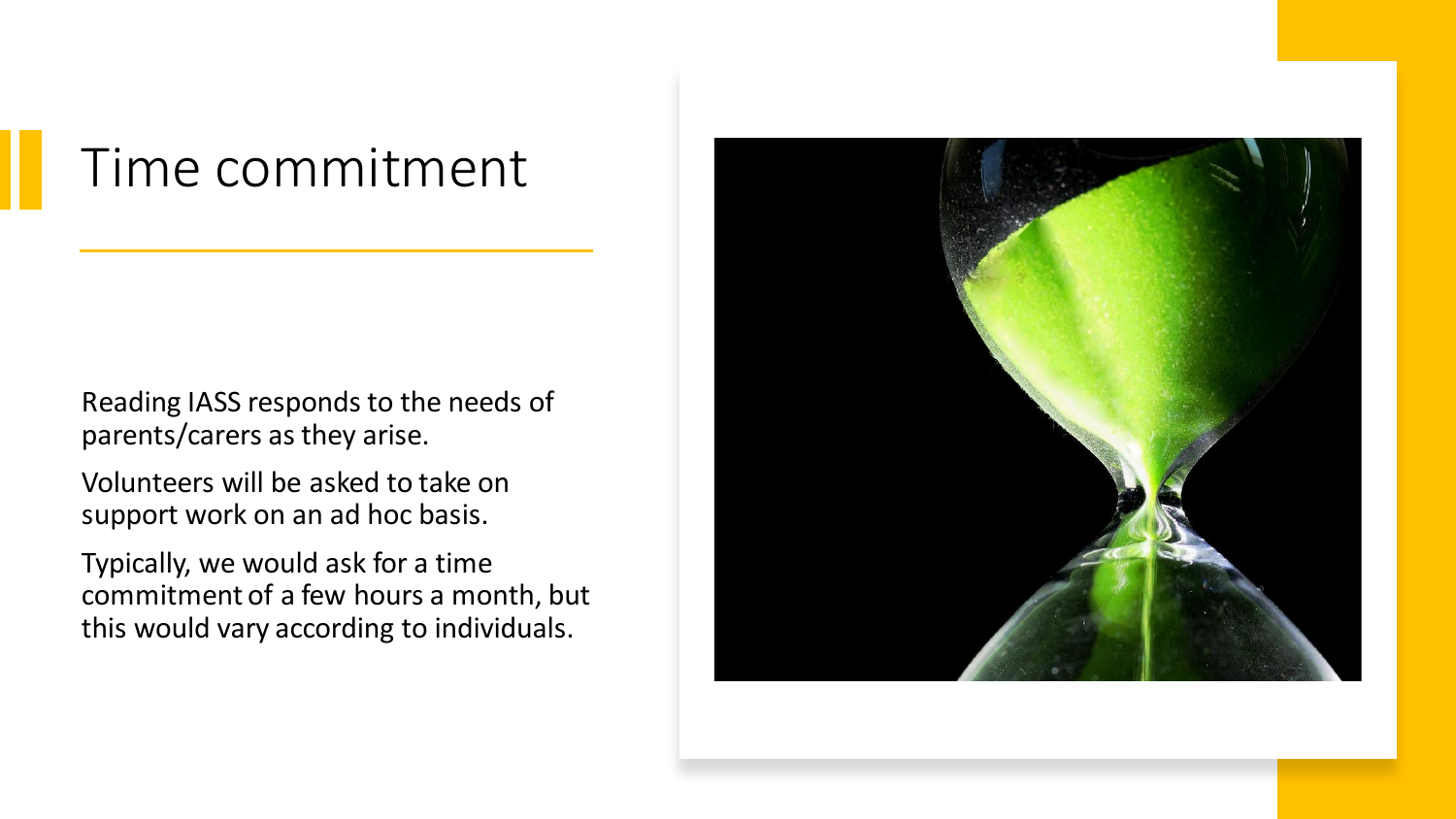#### Support and supervision

- The Volunteer Coordinator will offer ongoing support and supervision to volunteers.
- Regular check-ins will be offered to all volunteers where there will be opportunity to discuss any problems or issues that may arise.